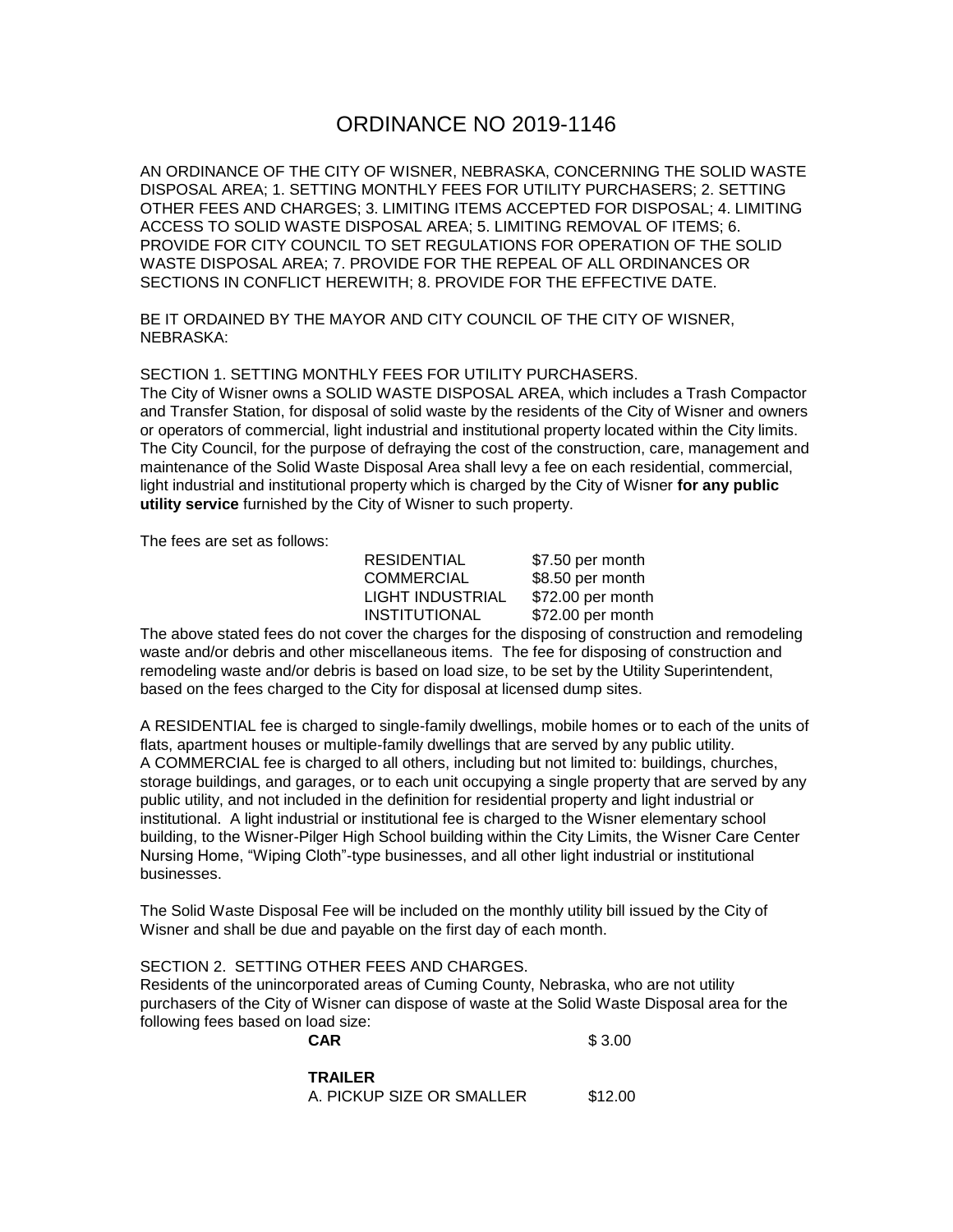| <b>B. PICKUP SIZE W/SIDEBOARDS</b> | \$24.00 |
|------------------------------------|---------|
| <b>PICKUP TRUCK</b>                |         |
| A. WITHOUT SIDEBOARDS              | \$12.00 |
| <b>B. WITH SIDEBOARDS</b>          | \$24.00 |
| C. WITH STOCK RACK                 | \$30.00 |

TRUCKS AND/OR TRAILERS LARGER THAN DESCRIBED ABOVE MUST WEIGH. DRIVERS WHO FAIL TO WEIGH THEIR EMPTY TRUCK OR TRAILER AND IMMEDIATELY RETURN TO THE DISPOSAL AREA AND PAY THE PER-POUND FEE WILL BE ASSESSED \$120.00 IN-LIEU-OF \$00.02 CENTS PER POUND, (\$30.00 MINIMUM)

The fee is payable at the time the solid waste is delivered to the solid waste disposal area.

Residents of the unincorporated areas of Cuming County, Nebraska, who are not utility customers of the City of Wisner can dispose of household waste at the Solid Waste Disposal Area at the annual rate of \$102.00. Said annual fee will be due on the 1<sup>st</sup> day of October and will be prorated \$8.50 per month if paid after October 1<sup>st</sup>.

Charges for opening the disposal area at a time other than normal operating hours:

\$10.00 to open any time during regular City Business hours other than open hours of the waste disposal area, plus any applicable fee based on load size.

The following fees will be charged for disposing of items as listed:

| a.             | wire and fence in rolls, neatly rolled                           | N/C           |
|----------------|------------------------------------------------------------------|---------------|
| b.             | dishwasher, motor in                                             | \$15.00       |
| c.             | dishwasher, motor out                                            | \$10.00       |
| d.             | washer, motor in                                                 | \$15.00       |
| е.             | washer, motor out                                                | \$10.00       |
| f.             | dryer, motor in                                                  | \$15.00       |
| g.             | dryer, motor out                                                 | \$10.00       |
| h.             | oven or range                                                    | \$10.00       |
| İ.             | microwave                                                        | \$5.00        |
| j.             | water heater                                                     | \$10.00       |
| k.             | computer                                                         | \$5.00        |
| I.             | television, large                                                | \$10.00       |
| m.             | television, small                                                | \$5.00        |
| n.             | Large furniture, couch, etc.                                     | \$10.00       |
| о.             | Small furniture, chair, etc.                                     | \$5.00        |
| p.             | dehumidifier, compressor out                                     | \$15.00       |
| q.             | dehumidifier, compressor out, with certification                 | \$10.00       |
| r.             | refrigerator, compressor out                                     | \$15.00       |
| s.             | refrigerator, compressor out, with certification                 | \$10.00       |
| t.             | freezer, compressor out                                          | \$15.00       |
| u.             | freezer, compressor out, with certification                      | \$10.00       |
| v.             | air conditioning units, compressor & freon out                   | \$15.00       |
| W.             | air conditioning units, compressor & freon out, w/ certification | \$10.00       |
| X.             | loads that are not covered or not in closed containers or bags   | \$20.00       |
| у.             | car tire or small truck tire                                     | Set by market |
| $\overline{z}$ | car tube or small truck tube                                     | Set by market |
|                | aa. truck tire                                                   | Set by market |
|                | bb. tractor or tractor tube                                      | Set by market |
|                |                                                                  |               |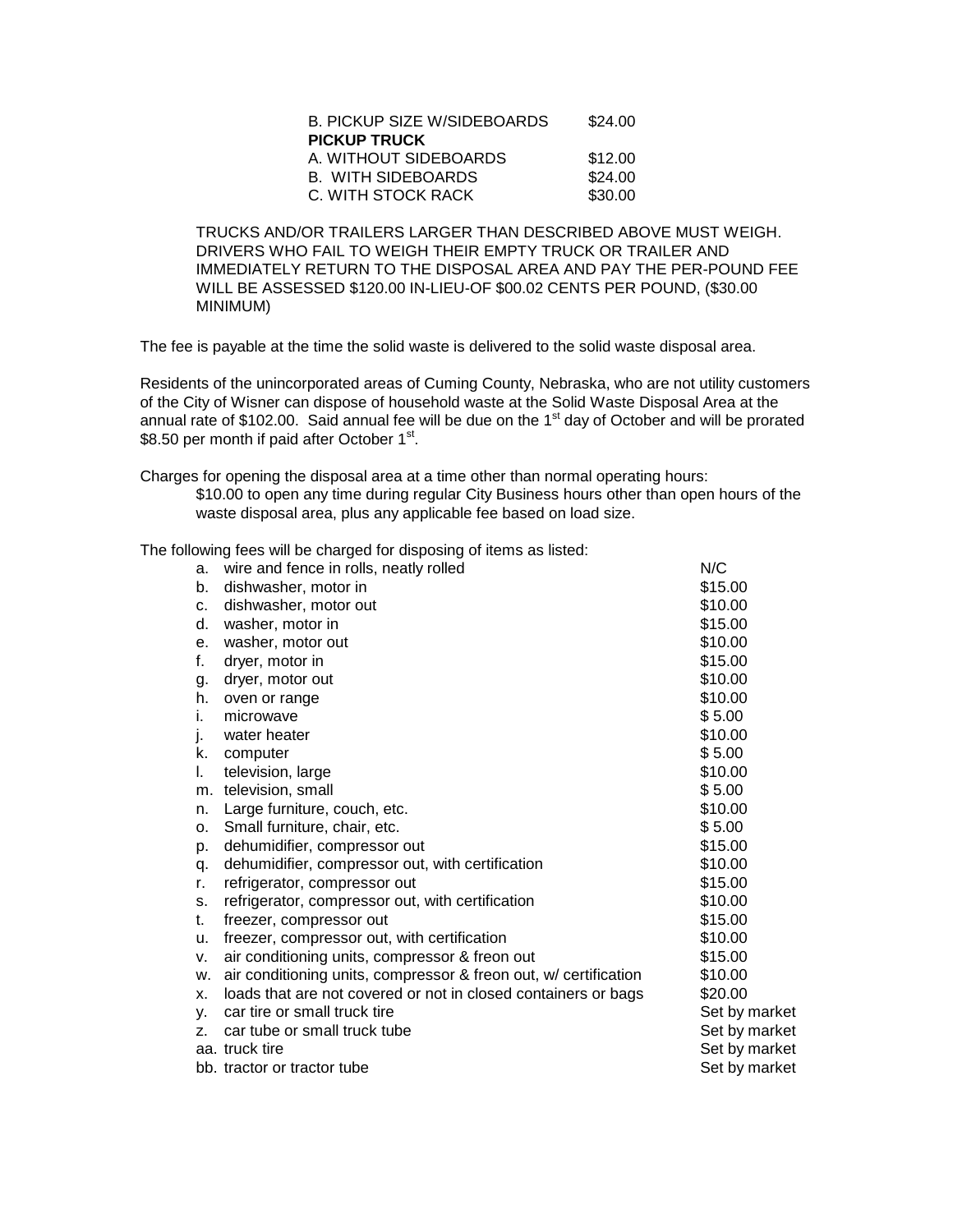## SECTION 3. LIMITING ITEMS ACCEPTED FOR DISPOSAL

The following items will not be accepted for disposal:

- a. chemicals or chemical containers
- b. herbicides or herbicide containers
- c. insecticides or insecticide containers
- d. pesticides or pesticide containers
- e. fertilizer or fertilizer containers
- f. dead animals, animal parts or animal remains
- g. fuel tanks
- h. motor vehicles or motor vehicle parts
- i. ashes
- j. tree stumps
- k. batteries, oil, oil filters, freon, propane
- l. butane cylinders
- m. sealed containers of any kind
- n. drums that do not have the top cut out
- o. treated lumber or posts
- p. large pieces of concrete
- q. tires on rims
- r. tractor tires
- s. any other hazardous, corrosive, flammable or toxic materials

## SECTION 4. LIMITING ACCESS TO SOLID WASTE DISPOSAL AREA

Access to and disposal of waste at the Solid Waste Disposal Area shall be limited to residents of the City of Wisner, owners or operators of commercial and light industrial or institutional property located in the City of Wisner and residents of the unincorporated areas of Cuming County, Nebraska.

#### SECTION 5. LIMITING REMOVAL OF ITEMS

No items, except firewood, shall be removed from the Solid Waste Disposal Area.

## SECTION 6. PROVIDE FOR CITY COUNCIL TO SET REGULATIONS

In addition to the provisions of this ordinance concerning the manner of operations of said disposal area, the Mayor and City Council may make such regulations from time to time as will assure operation of said area in compliance with laws and regulations as set by the Nebraska Department of Environmental Quality Integrated Waste Management Section.

#### SECTION 7. REPEAL OF ORDINANCES

That Ordinance No. 2008-1019 shall be repealed as of November 4, 2019, at 00:01 Hours and be replaced with the Solid Waste Disposal Monthly Fees Schedule; and that any other ordinances or section of ordinances passed and approved prior to the passage, approval and publication in pamphlet form or posting of this ordinance and in conflict with its provisions are hereby repealed.

## SECTION 8. EFFECTIVE DATE

This ordinance shall take effect on November 4, 2019, at 00:01 AM and be in force from and after its passage, approval and publication in pamphlet form or posting as required by law.